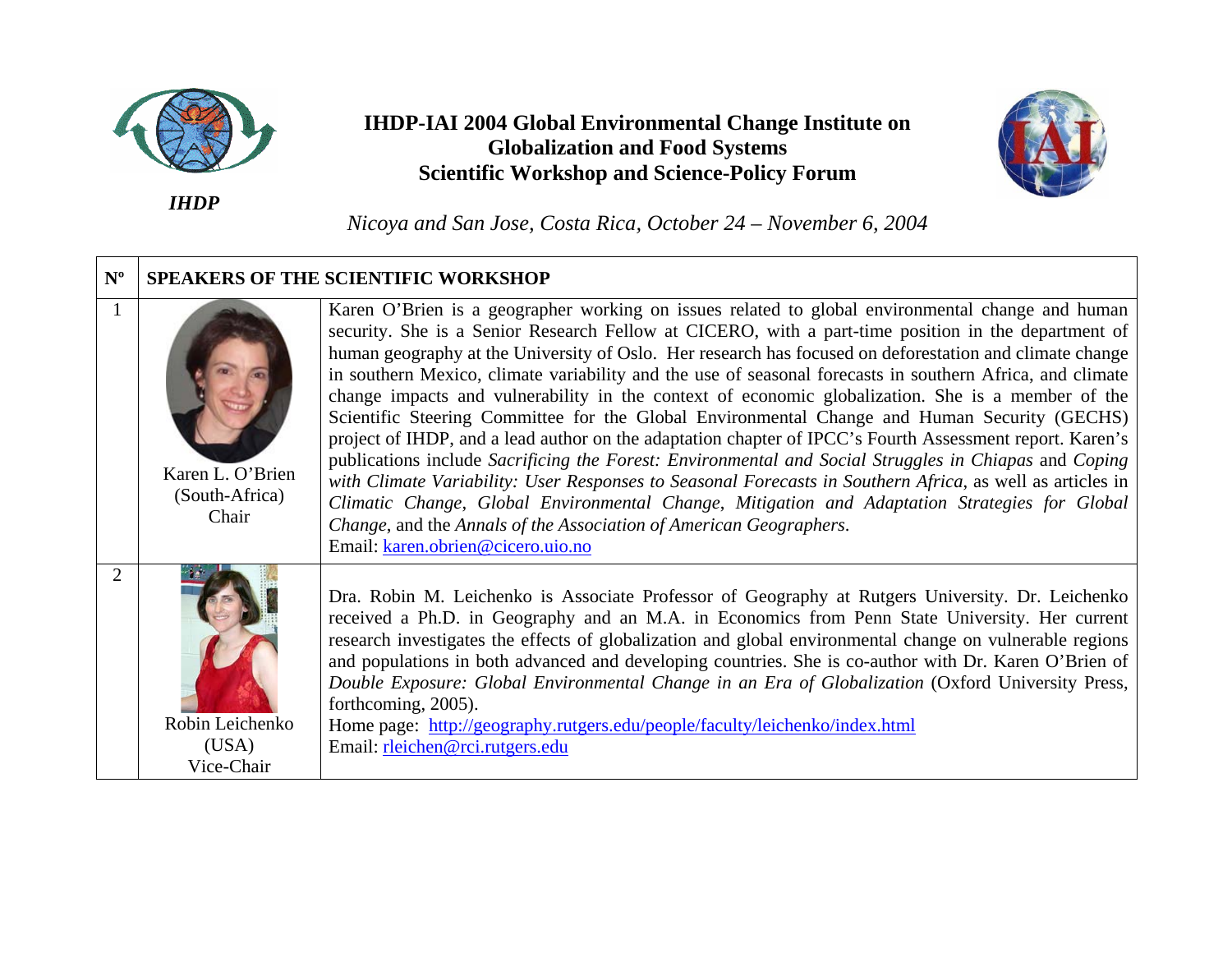| 3 | Eduardo Viola<br>(Brazil)<br>Vice-Chair | Eduardo Viola is Full Professor of International Relations at the University of Brasilia.<br>He has been visiting professor in many universities, including Stanford, Colorado, Notre Dame and<br>Amsterdam.<br>He has published extensively on issues of Globalization and Governance, International Security and<br>International Environmental Negotiations.<br>Email: eduardoviola@bturbo.com                                                                                                                                                                                                                                                                                                                                                                                                                                                                                                                                                                                                                                                                                                                                                                                                                                                                                                                                                                                                                                                                                                                                                                                                                                                                                                                                                                     |
|---|-----------------------------------------|-----------------------------------------------------------------------------------------------------------------------------------------------------------------------------------------------------------------------------------------------------------------------------------------------------------------------------------------------------------------------------------------------------------------------------------------------------------------------------------------------------------------------------------------------------------------------------------------------------------------------------------------------------------------------------------------------------------------------------------------------------------------------------------------------------------------------------------------------------------------------------------------------------------------------------------------------------------------------------------------------------------------------------------------------------------------------------------------------------------------------------------------------------------------------------------------------------------------------------------------------------------------------------------------------------------------------------------------------------------------------------------------------------------------------------------------------------------------------------------------------------------------------------------------------------------------------------------------------------------------------------------------------------------------------------------------------------------------------------------------------------------------------|
| 4 | Mahendra Shah<br>(Austria)              | Since February 2001, Mahendra Shah is a Senior Scientist and Coordinator of United Nations Relations at<br>the International Institute for Applied Systems Analysis, in Laxenburg, Austria. His present work is<br>concerned with sustainable development, education and negotiations capacity building, integrated social-<br>environmental-economic policy analysis, differentially vulnerable populations and millennium<br>development goals.<br>During the period 1997 to 2000, Mr. Shah served as Executive Secretary to the CGIAR System Review,<br>based at the World Bank in Washington. He coauthored "Food in the 21 <sup>st</sup> century - from Science to<br>Sustainable Agriculture" published by the World Bank. He was a Special Advisor to the Secretary General<br>of UNCED during 1991-92 and prepared the Earth Summit report "The Global Partnership for<br>Environment and Development - A Guide to Agenda 21". During 1988-89 he served in the UN Office of<br>the Coordinator for Afghanistan as Director of Information and during 1984-86, he was Director of<br>Monitoring and Evaluation Division, UN Office for Emergency Operations in Africa. From 1977 to 83, he<br>was a Senior Scientist with the IIASA Food and Agriculture Program, International Institute for Applied<br>Systems Analysis, participating in the development of a general equilibrium model of the world<br>agricultural economy, and coauthored the UNFPA/FAO/IIASA Land Resources for Populations of the<br>Future Report.<br>Mr. Shah received his Ph.D. from the University of Cambridge in 1971 and he started his career at the<br>University of Nairobi (1971-1977) and the Ministry of Economic Planning (1974-76) in Kenya.<br>Email: shah@iiasa.ac.at |
| 5 | Alejandro León<br>(Chile)               | Email: Aleon-a@uchile.cl                                                                                                                                                                                                                                                                                                                                                                                                                                                                                                                                                                                                                                                                                                                                                                                                                                                                                                                                                                                                                                                                                                                                                                                                                                                                                                                                                                                                                                                                                                                                                                                                                                                                                                                                              |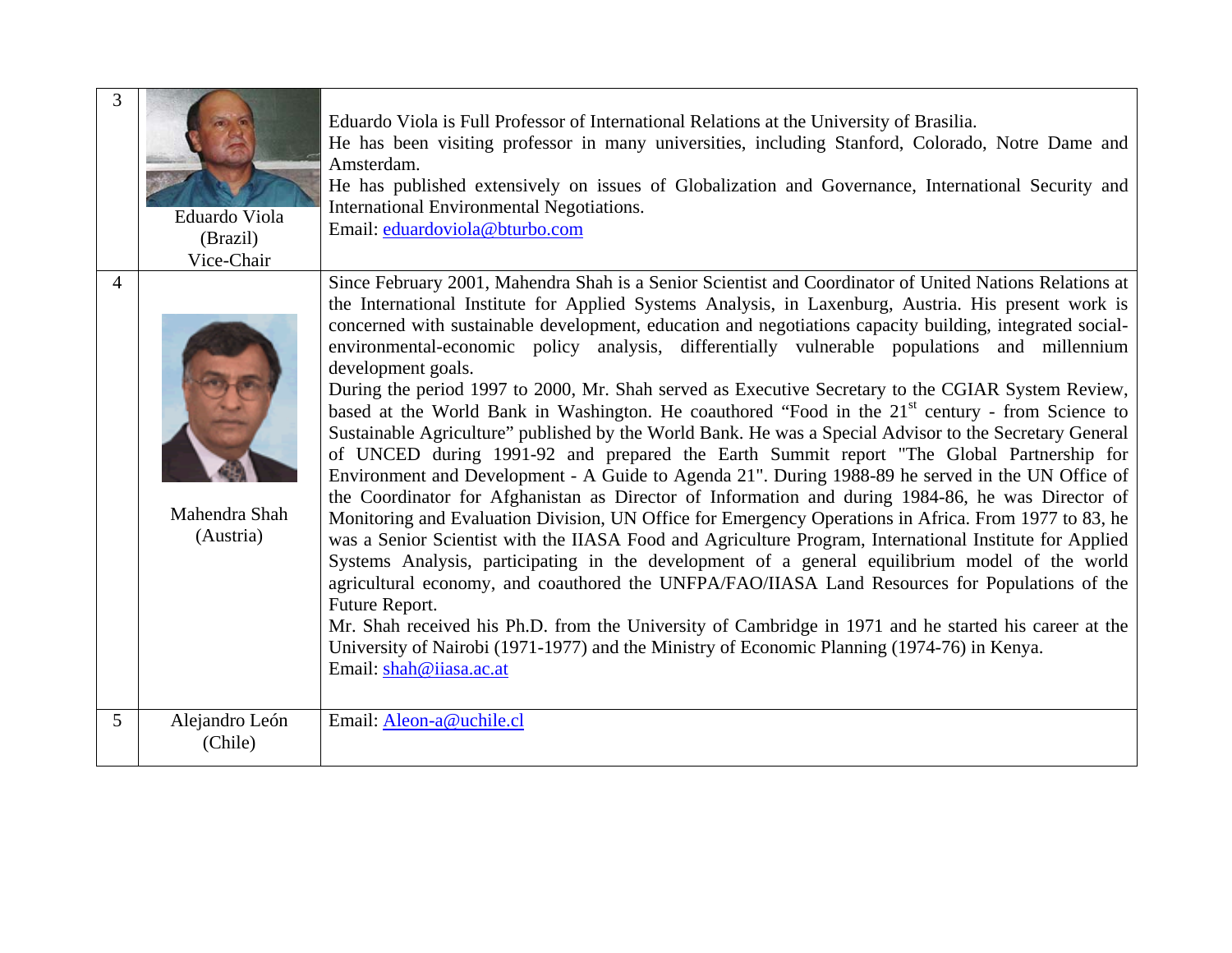| 6  | <b>Stefan Wirsenius</b><br>(Sweden)  | Stefan Wirsenius received a PhD in Environmental Sciences at Chalmers University of Technology,<br>Sweden. He is currently a researcher at the Department of Physical Resource Theory at Chalmers. His<br>main research area is analysis of the potentials and options for decreasing resource use and environmental<br>effects of the global food and agriculture system.<br>Email: Stefan.wirsenius@fy.chalmers.se                                                                                                                                                                                                                                                 |
|----|--------------------------------------|----------------------------------------------------------------------------------------------------------------------------------------------------------------------------------------------------------------------------------------------------------------------------------------------------------------------------------------------------------------------------------------------------------------------------------------------------------------------------------------------------------------------------------------------------------------------------------------------------------------------------------------------------------------------|
| 7  | Leslie A. King<br>(Canada)           | Email: <i>lking@cc.umanitoba.ca</i>                                                                                                                                                                                                                                                                                                                                                                                                                                                                                                                                                                                                                                  |
| 8  | <b>Barbara Huddleston</b><br>(Italy) | Email: Barbara.huddleston@fao.org                                                                                                                                                                                                                                                                                                                                                                                                                                                                                                                                                                                                                                    |
| 9  | Paul E. Filmer<br>(USA)              | Paul Filmer received his Ph.D. from MIT, and his B.Sc. from Caltech. Paul works for the U.S. National<br>Science Foundation, where he is the Program Director for International Collaboration and Infrastructure<br>Development. The U.S. support for the IAI, APN, ENRICH, START and their programs are funded out of<br>his portfolio. Paul is interested in the development of regional and worldwide networks of scientific<br>research institutions that can contribute results and information to the political and economic sectors of<br>society, based on the concepts of scientific excellence, peer-review, and accountability.<br>Email: pfilmer@nsf.gov |
| 10 | José Maria Gutiérrez<br>(Costa Rica) | E-mail: jgutierr@cariari.ucr.ac.cr                                                                                                                                                                                                                                                                                                                                                                                                                                                                                                                                                                                                                                   |
| 11 | Linda Stevenson<br>(Japan)           | E-mail: $l$ stevenson@apn.gr.jp                                                                                                                                                                                                                                                                                                                                                                                                                                                                                                                                                                                                                                      |